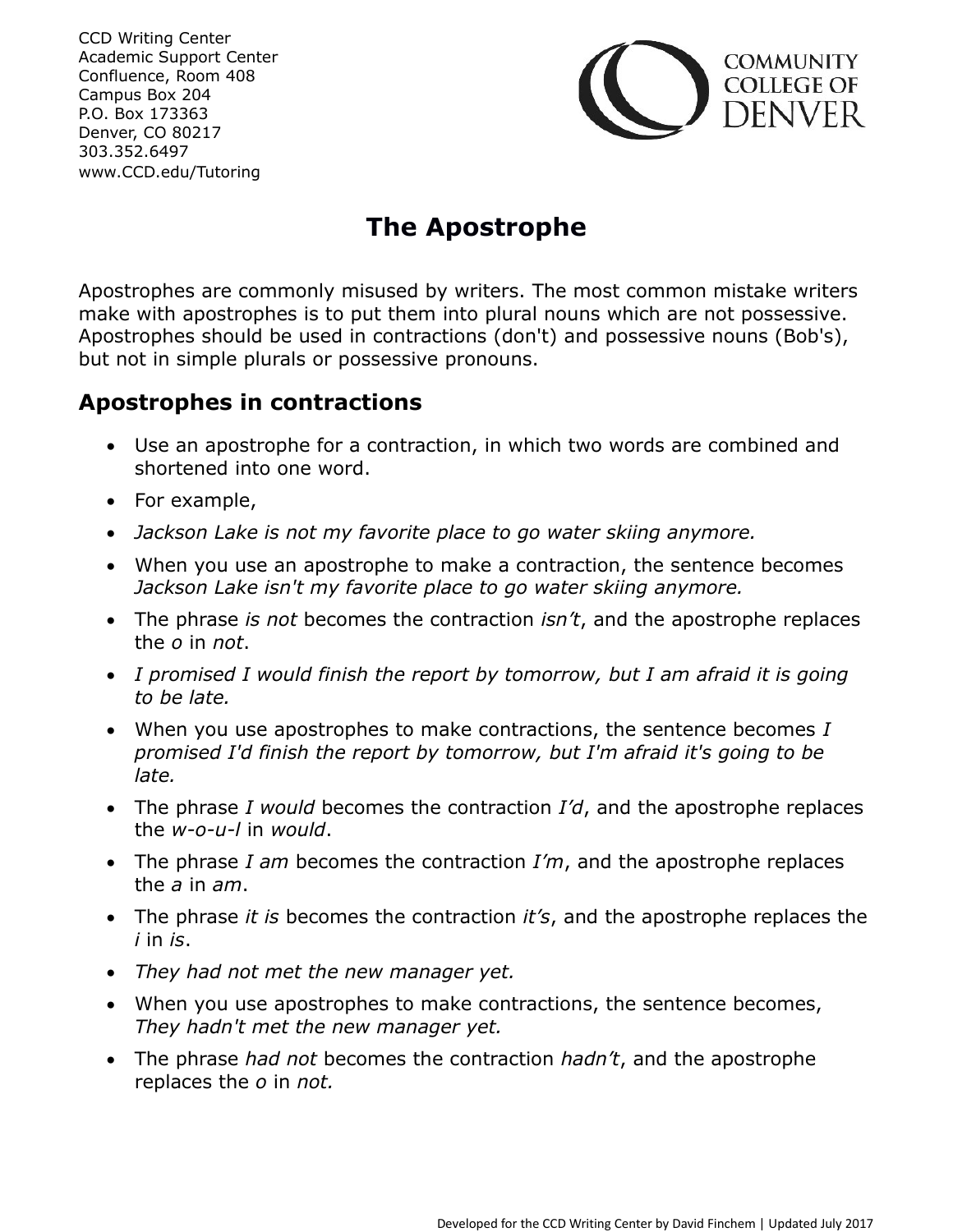CCD Writing Center Academic Support Center Confluence, Room 408 Campus Box 204 P.O. Box 173363 Denver, CO 80217 303.352.6497 www.CCD.edu/Tutoring



### **Apostrophes in Possessives**

- Use an apostrophe to make a noun possessive and let your reader know that the noun owns or has something.
- **For singular possessive nouns, in which just one noun owns or has something:**
- *I really like Juanita's new haircut.*
- *Omar's is my favorite North African restaurant.*
- *Where is the police officer's badge?*
- **For plural possessive nouns, in which more than one noun owns or has something:**
- If the word becomes plural when you add an *s* to the end, add an apostrophe after the *s* to make the word possessive as well. For example,
- *They bought their daughters' clothes at the mall.*
- *The professor wrote comments on her students' papers.*
- If the noun is plural without an *s*, add an apostrophe and then an *s*. For example,
- *This vote reflects the people's decision.*
- *You can find men's, women's and children's shoes at this store.*

## **Common mistakes with apostrophes**

#### **Simple plurals**

- Put the potato's over by the stove.
	- o Because this sentence is about more than one potato, and there is no indication that the potatoes own anything, no apostrophe is necessary. This sentence should read, *put the potatoes over by the stove.*

#### **Singular possessives**

- Which countries flag is that?
	- o First, *countries* is the plural form of country, and this sentence is only about one country. Second, because this sentence is about a flag that